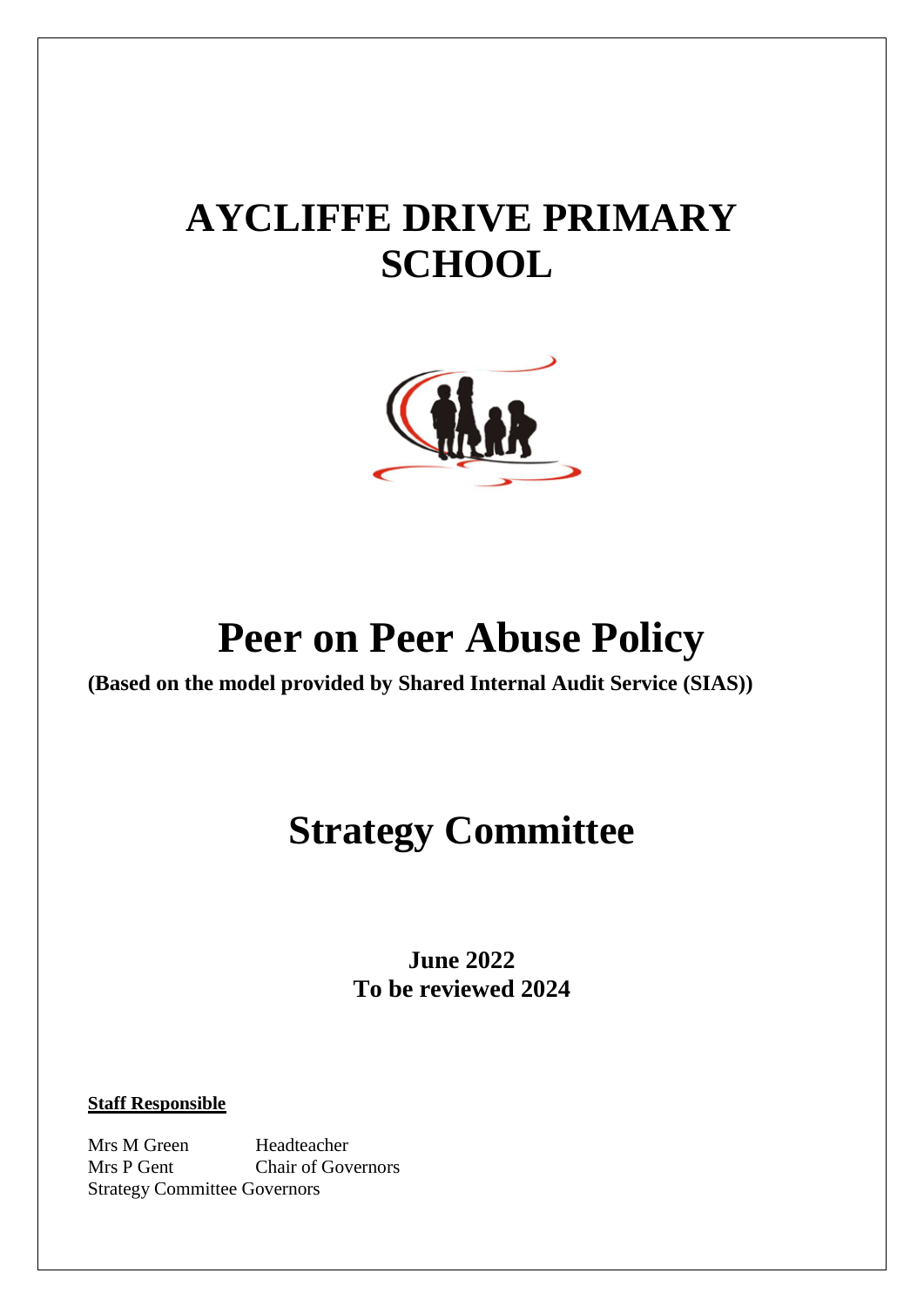#### **Introduction**

At Aycliffe Drive Primary School we recognise that children are vulnerable to and capable of abusing their peers. We take such abuse as seriously as abuse perpetrated by an adult. This includes verbal as well as physical abuse. Peer on peer abuse will not be tolerated or passed off as part of 'banter', 'just having a laugh' or 'part of growing up'.

We are committed to a whole school approach to ensure the prevention, early identification and appropriate management of peer on peer abuse within our school and beyond. In cases where peer on peer abuse is identified we will follow our child protection procedures, taking a contextual approach to support all children who have been affected by the situation.

We recognise that peer on peer abuse can manifest itself in many ways such as:

- $\bullet$  Bullying (including cyberbullying, prejudice-based and discriminatory bullying);  $\Box$ physical abuse such as hitting, kicking, shaking, biting, hair pulling, or otherwise causing physical harm (this may include an online element which facilitates, threatens and/or encourages physical abuse);
- Sexual violence; such as rape, assault by penetration and sexual assault
- Sexual harassment, such as sexual comments, remarks, jokes and online harassment, which may stand alone or part of a broader pattern of abuse
- causing someone to engage in sexual activity without consent, such as forcing someone to strip, touch themselves sexually, or to engage in sexual activity with a third party;
- consensual and non-consensual sharing of nude and semi-nude images and/or videos (also known as sexting or youth produced sexual imagery);
- Up skirting, which typically involves taking a picture under a person's clothing without them knowing, with the intention of viewing their genitals or buttocks to obtain sexual gratification, or cause the victim humiliation, distress or alarm
- Initiation/hazing type violence and rituals.

Some of these behaviours will need to be handled with reference to other policies in school such as the behaviour policy, anti- bullying policy, child protection policy and online safety policy.

#### **Purpose of Policy**

The purpose of this policy is to ensure that the school follows all statutory guidance and advice relating to peer on peer abuse. The policy also includes a planned and supportive response to the issues for both victim and perpetrator/s. It should be read in conjunction with the schools Safeguarding and Child Protection Policy and any other relevant policies including, but not limited to:

Keeping Children Safe in Education Behaviour Policy E-Safety Policy Anti-bullying Policy PSHE Policy Whistleblowing Policy

#### **Roles and Responsibilities**

**Role of the Governor**s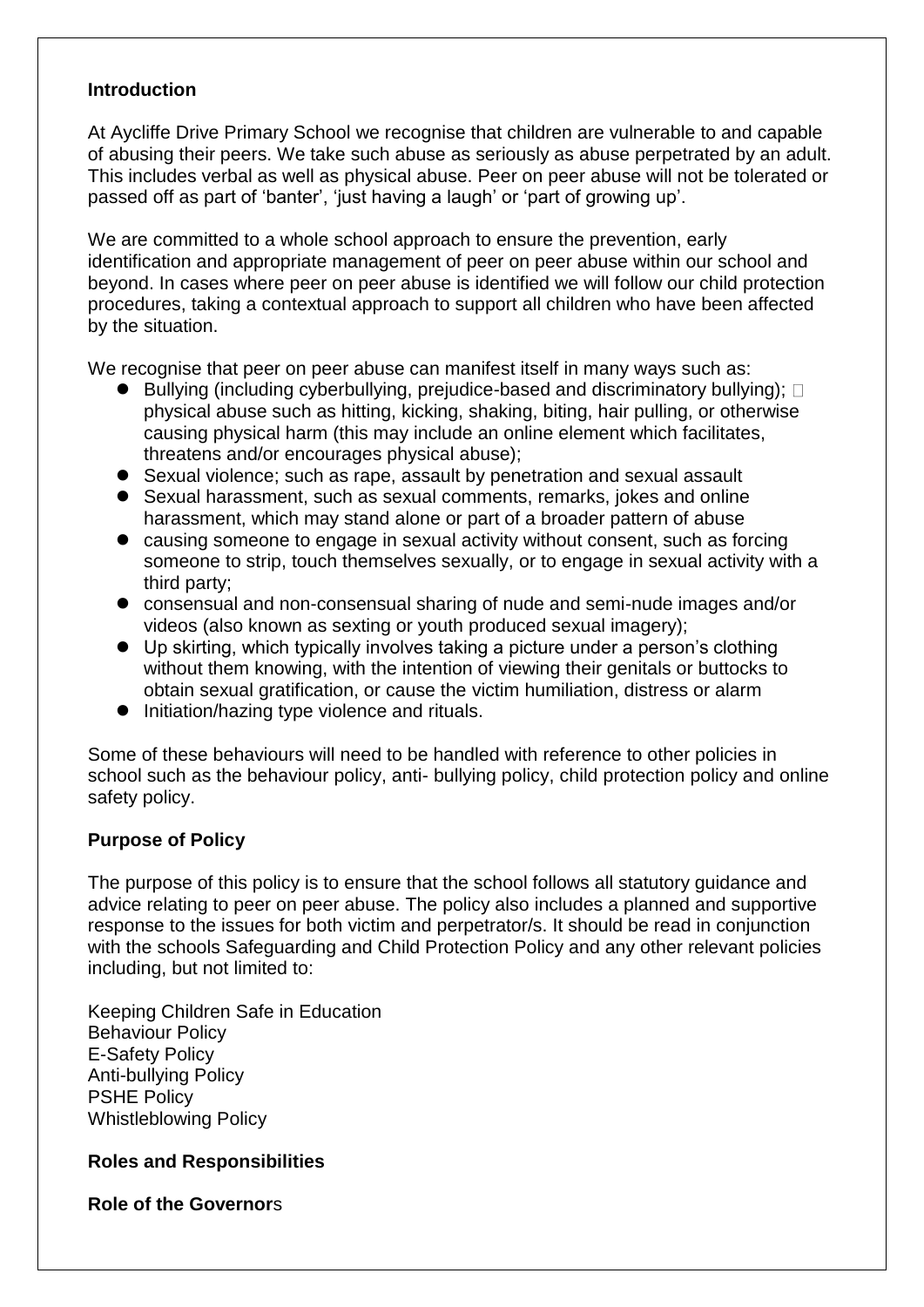- Uphold all responsibilities under the school Safeguarding and Child Protection policy, Keeping Children Safe in Education (2021) and any other relevant statutory guidance.
- Ensure that the school's safeguarding and child protection policy includes all relevant information as outlined in Keeping Children Safe in Education (2021).
- Ensure that policies (including this policy), procedures and training in the school are effective and comply with the law at all times.
- Ensure that the school's safeguarding and child protection policy includes all relevant information as outlined in Keeping Children Safe in Education (2021).

#### **Role of the Headteacher**

- Uphold all responsibilities under the school safeguarding and child protection policy, Keeping Children Safe in Education (2021) and any other relevant statutory guidance.
- Ensure that this policy and all other relevant policies are followed by all staff.
- Liaise with the Designated Senior Lead (DSL) about ongoing enquiries, particularly those under section 47 of the Children Act 1989 and police investigations.
- Ensure the curriculum includes opportunities to minimise incidents of peer on peer abuse.
- Ensure that the school site promotes positive behaviour and minimises the opportunity for peer on peer abuse.
- Safeguard children's wellbeing and maintain public trust in the teaching profession as part of their professional duties Role of the Staff
- Uphold all responsibilities under the school safeguarding and child protection policy, Keeping Children Safe in Education (2021) and any other relevant guidance and legislation.
- Make referrals to the DSL in cases where they suspect cases of peer on peer abuse or become aware of cases of peer on peer abuse.
- Be aware that children can abuse other children and the forms that this abuse could take.
- Be clear as to the school policy and procedures on peer on peer abuse.
- Be made aware that abuse is abuse and should never be tolerated or passed off as "banter", "just having a laugh" or "part of growing up".
- Report any concerns relating to peer on peer abuse to the DSL immediately.
- Receive training on how to respond appropriately to incidents of 'semi-nudes' so members of staff do not view, download, print or share images. Refer to DSL immediately.

## **Procedures to minimise peer on peer abuse**

The school have a responsibility to minimise opportunities for peer on peer abuse. We do this by:

- Regular staff training to raise awareness
- Early identification of concerning behaviours
- PSHE Teaching
- Use of 'worry box' in classes where appropriately
- All staff reinforcing the school's rights and responsibilities
- monitoring incidents for any trends or patterns to identify areas that need addressing

## **Children with Special Educational Needs and Vulnerable Pupils**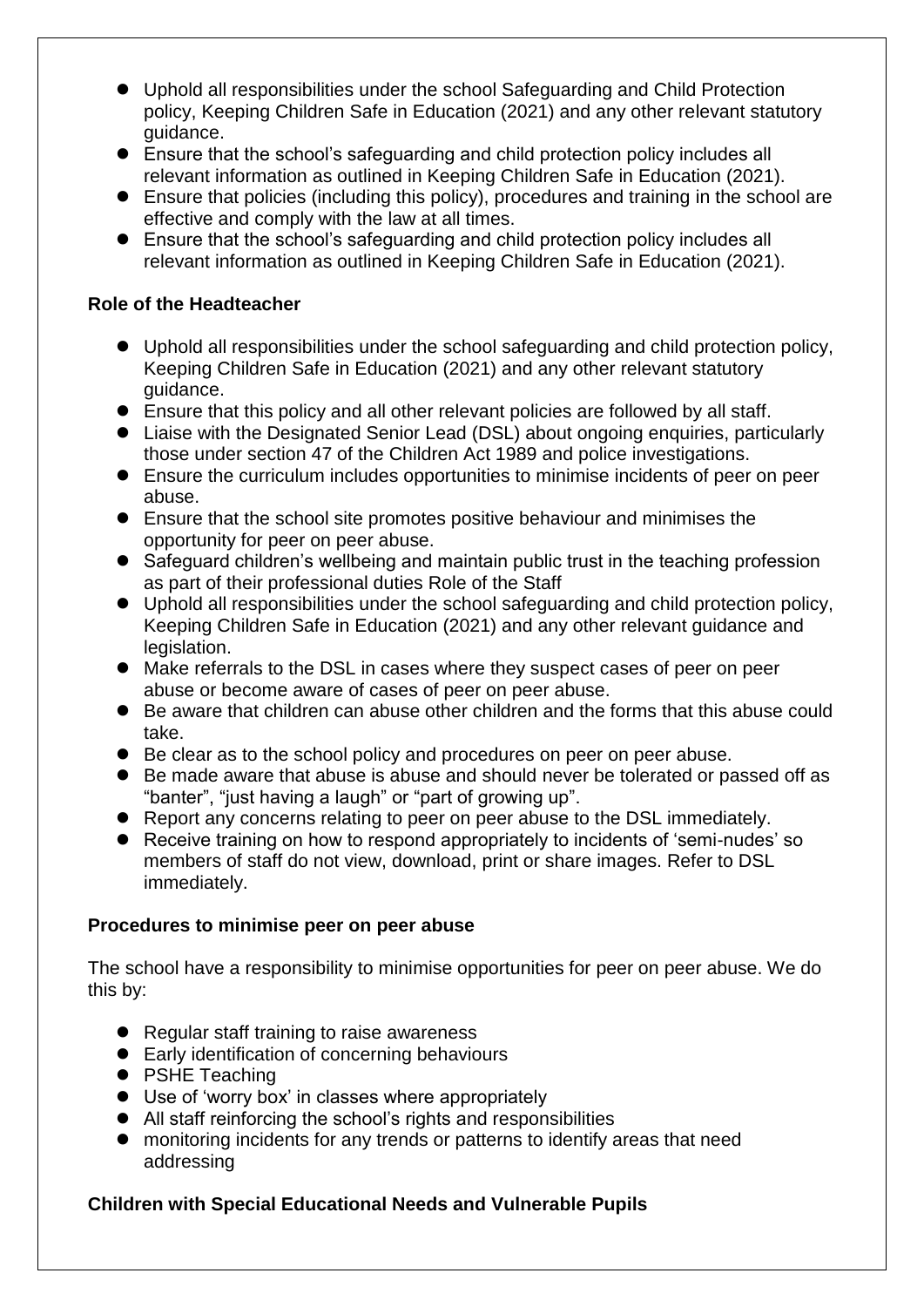We recognise that some children may be more vulnerable to peer on peer abuse than others eg children who have already experienced abuse, those that have special educational needs or disabilities (SEND), children living in care, and children who are LGBTQ+ and/or have other protected characteristics under the Equality Act. These children can face additional safeguarding challenges.

These can include:

- Being prone to peer on peer group isolation
- Assumptions that indicators of possible abuse such as behaviour, mood and injury relate to the child's disability without further explanation
- The potential for children with SEN and disabilities being disproportionally impacted by behaviours such as bullying, without outwardly showing any signs; and
- Communication barriers and difficulties in overcoming these barriers.

To address these additional challenges, we will consider extra pastoral support for children with SEND and vulnerable pupils particularly when investigating any form of peer on peer abuse.

## **Responding to concerns or disclosures of peer on peer abuse**

If a member of staff has a concern about peer on peer abuse, or if a child discloses peer on peer abuse to them, they will refer this to the DSL immediately, in line with the school's Safeguarding and Child Protection policy. Upon receiving a concern, report or disclosure of abuse, the DSL will decide what further action is necessary. This will vary depending on the type of peer on peer abuse and the severity of the incident/s disclosed. The DSL will take contextual factors into account when managing the report.

The DSL will always consider the following;

- The wishes of the victim by giving as much control as is reasonably possible over decisions regarding how any investigation will be progressed and any support that they will be offered;
- The nature of the alleged incident(s), including: the level of coercion or threat, whether a crime may have been committed and consideration of harmful sexual behaviour;
- Both the chronological and developmental ages of the children involved;
- Any power imbalance, including consideration of the age and whether children have SEND;
- The impact on the victim;
- If the alleged incident is a one-off or a sustained pattern of abuse; and
- If are there ongoing risks to the victim, other children or school staff.

Depending on the nature of the incident/s, the DSL may

- Seek further information from those involved and witnesses.
- Undertake a risk assessment to ascertain steps necessary to safeguard the victim, alleged perpetrator, adults and other children.
- Decide to manage the concern internally.
- Organise a meeting with relevant staff and agencies to assess risk and agree a safety plan.
- Refer the victim and/or the perpetrator to local services for Early Help.
- Refer the case to Children's Services or the police.
- Liaise with social workers working with children involved (if applicable).